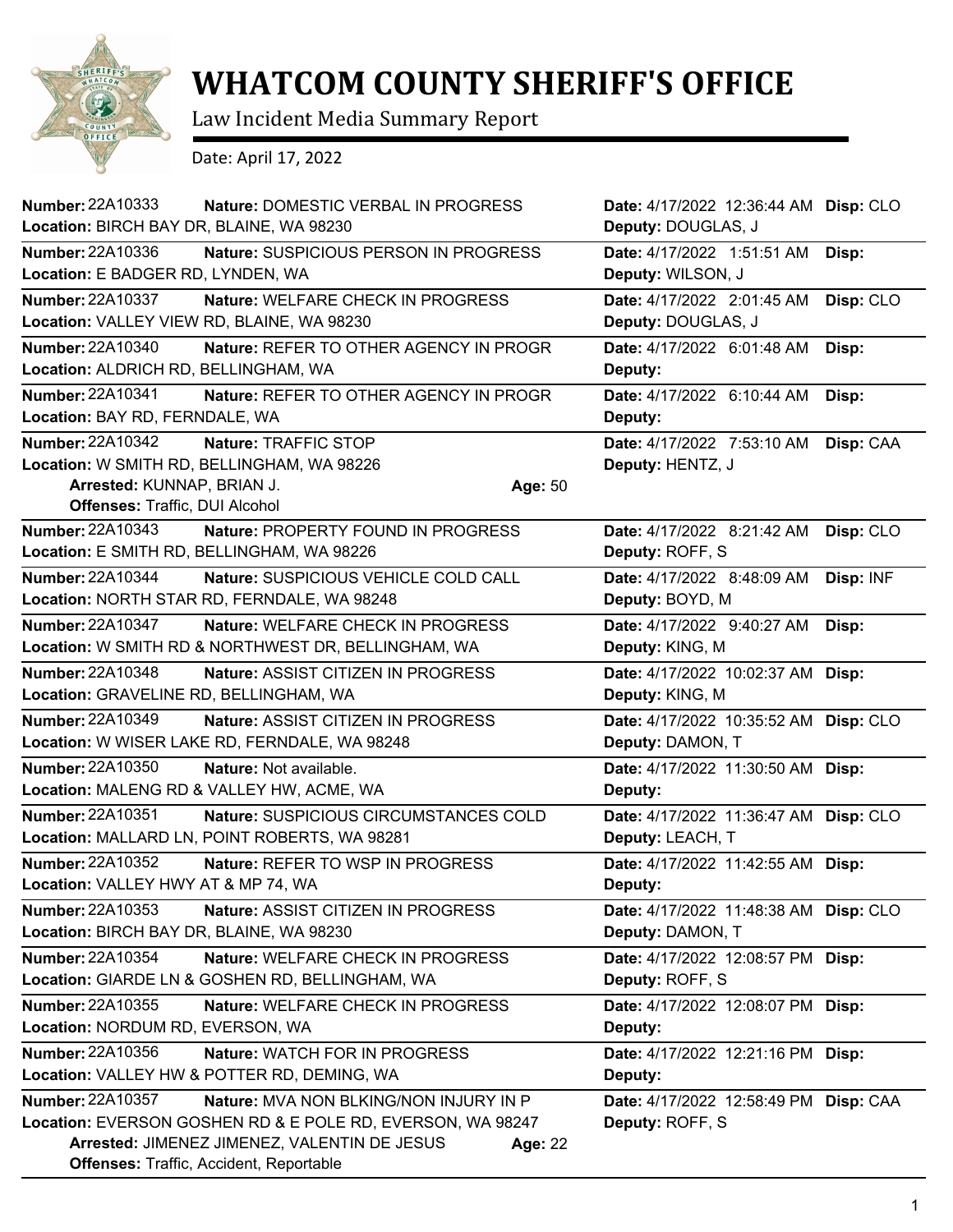**Nature: ASSAULT SIMPLE COLD CALL Number: 22A10358** 

**Location:** GRAND AVE, BELLINGHAM, WA 98225

**Arrested:** RUSSELL, VINCENT **Age:** 35 **Offenses:** Assault 4th, Assault 3rd

**Deputy:** KLUTTS, C Date: 4/17/2022 1:10:05 PM Disp: CAA

| <b>Number: 22A10359</b>                    | Nature: DOMESTIC VERBAL COLD CALL                      | Date: 4/17/2022 1:11:33 PM | Disp: CLO |
|--------------------------------------------|--------------------------------------------------------|----------------------------|-----------|
| Location: BOGEY LN, BELLINGHAM, WA 98229   |                                                        | Deputy: HENTZ, J           |           |
| Number: 22A10360                           | Nature: CUSTODIAL INTERFERENCE COLD CA                 | Date: 4/17/2022 1:36:54 PM | Disp: CLO |
| Location: CATALINA CT, BLAINE, WA 98230    |                                                        | Deputy: DAMON, T           |           |
| Number: 22A10361                           | Nature: WELFARE CHECK IN PROGRESS                      | Date: 4/17/2022 2:04:33 PM | Disp: CLO |
|                                            | Location: NOON RD & HIGH NOON RD, BELLINGHAM, WA 98226 | Deputy: MELLEMA, S         |           |
| Number: 22A10362                           | Nature: MVA NON BLKING/NON INJURY IN P                 | Date: 4/17/2022 2:07:32 PM | Disp: CLO |
|                                            | Location: N LAKE SAMISH DR, BELLINGHAM, WA 98229       | Deputy: BROWN, E           |           |
| Number: 22A10363                           | Nature: VEHICLE PROWL COLD CALL                        | Date: 4/17/2022 1:04:12 PM | Disp: CLO |
|                                            | Location: WISER REACH LN, LYNDEN, WA 98264             | Deputy: BOYD, M            |           |
| Number: 22A10364                           | Nature: VEHICLE THEFT COLD CALL                        | Date: 4/17/2022 2:37:45 PM | Disp: CLO |
|                                            | Location: SALASHAN LOOP, FERNDALE, WA 98248            | Deputy: HEYSTEK, L         |           |
| Number: 22A10365                           | <b>Nature: WELFARE CHECK IN PROGRESS</b>               | Date: 4/17/2022 2:42:44 PM | Disp: CLO |
| Location: E SMITH RD, BELLINGHAM, WA 98226 |                                                        | Deputy: BROWN, E           |           |
| Number: 22A10366                           | Nature: REFER TO OTHER AGENCY IN PROGR                 | Date: 4/17/2022 2:58:08 PM | Disp:     |
|                                            | Location: E LAUREL RD & MEDCALF RD, BELLINGHAM, WA     | Deputy:                    |           |
| Number: 22A10367                           | Nature: SUICIDAL SUBJECT IN PROGRESS                   | Date: 4/17/2022 3:20:50 PM | Disp: CLO |
|                                            | Location: GUIDE MERIDIAN, LYNDEN, WA 98264             | Deputy: MELLEMA, S         |           |
| Number: 22A10368                           | Nature: WELFARE CHECK IN PROGRESS                      | Date: 4/17/2022 3:25:41 PM | Disp: CLO |
|                                            | Location: GIARDE LN & GOSHEN RD, BELLINGHAM, WA 98226  | Deputy: MELLEMA, S         |           |
| Number: 22A10369                           | Nature: DOMESTIC ORDER VIOL IN PROGRES                 | Date: 4/17/2022 3:41:20 PM | Disp: CAA |
|                                            | Location: GRANDVIEW RD, FERNDALE, WA 98248             | Deputy: HEYSTEK, L         |           |
| Arrested: QUIDING, DOUGLAS E.              |                                                        | Age: 49                    |           |
| <b>Offenses: Violation Court Order DV</b>  |                                                        |                            |           |
| Number: 22A10370                           | Nature: ASSAULT SIMPLE IN PROGRESS                     | Date: 4/17/2022 3:44:54 PM | Disp: CLO |
| Location: REED WA, SEDRO WOOLLEY, WA       |                                                        | Deputy: KLUTTS, C          |           |
| Number: 22A10371                           | Nature: CIVIL PROBLEM COLD CALL                        | Date: 4/17/2022 3:53:19 PM | Disp: CLO |
|                                            | Location: E AXTON RD, BELLINGHAM, WA 98226             | Deputy: MELLEMA, S         |           |
| Number: 22A10372                           | Nature: HOT ROD IN PROGRESS                            | Date: 4/17/2022 4:13:51 PM | Disp: CLO |
|                                            | Location: LAKESIDE DR, SEDRO WOOLLEY, WA 98284         | Deputy: KLUTTS, C          |           |
| <b>Number: 22A10373</b>                    | <b>Nature: SUSPICIOUS CIRCUMSTANCES IN PR</b>          | Date: 4/17/2022 4:32:41 PM | Disp: CLO |
| Location: MARINE DR, BELLINGHAM, WA 98225  |                                                        | Deputy: INGERMANN, N       |           |
| Number: 22A10374                           | Nature: REFER TO OTHER AGENCY IN PROGR                 | Date: 4/17/2022 4:36:23 PM |           |
|                                            |                                                        |                            | Disp:     |
| Location: ORIENTAL LN, BELLINGHAM, WA      |                                                        | Deputy:                    |           |
| <b>Number: 22A10375</b>                    | Nature: SUSPICIOUS CIRCUMSTANCES IN PR                 | Date: 4/17/2022 4:42:24 PM | Disp: CLO |
|                                            | Location: ALDERWOOD AVE, BELLINGHAM, WA 98225          | Deputy: INGERMANN, N       |           |
| Number: 22A10376                           | Nature: REFER TO OTHER AGENCY IN PROGR                 | Date: 4/17/2022 4:58:54 PM | Disp:     |
| Location: BELLWOOD DR, MAPLE FALLS, WA     |                                                        | Deputy:                    |           |
| <b>Number: 22A10377</b>                    | Nature: NEIGHBORHOOD DISPUTE COLD CALL                 | Date: 4/17/2022 5:01:14 PM | Disp:     |
| Location: MAHOGANY AV, BELLINGHAM, WA      |                                                        | Deputy:                    |           |
| Number: 22A10379                           | Nature: THEFT COLD CALL                                | Date: 4/17/2022 5:06:16 PM | Disp: CLO |
|                                            | Location: MT BAKER HWY, BELLINGHAM, WA 98226           | Deputy: BOYD, M            |           |
| Number: 22A10380                           | Nature: SEARCH AND RESCUE IN PROGRESS                  | Date: 4/17/2022 5:45:02 PM | Disp:     |
| Location: MT BAKER HW, DEMING, WA          |                                                        | Deputy:                    |           |
| <b>Number: 22A10382</b>                    | Nature: SECURITY CHECK IN PROGRESS                     | Date: 4/17/2022 6:48:38 PM | Disp:     |